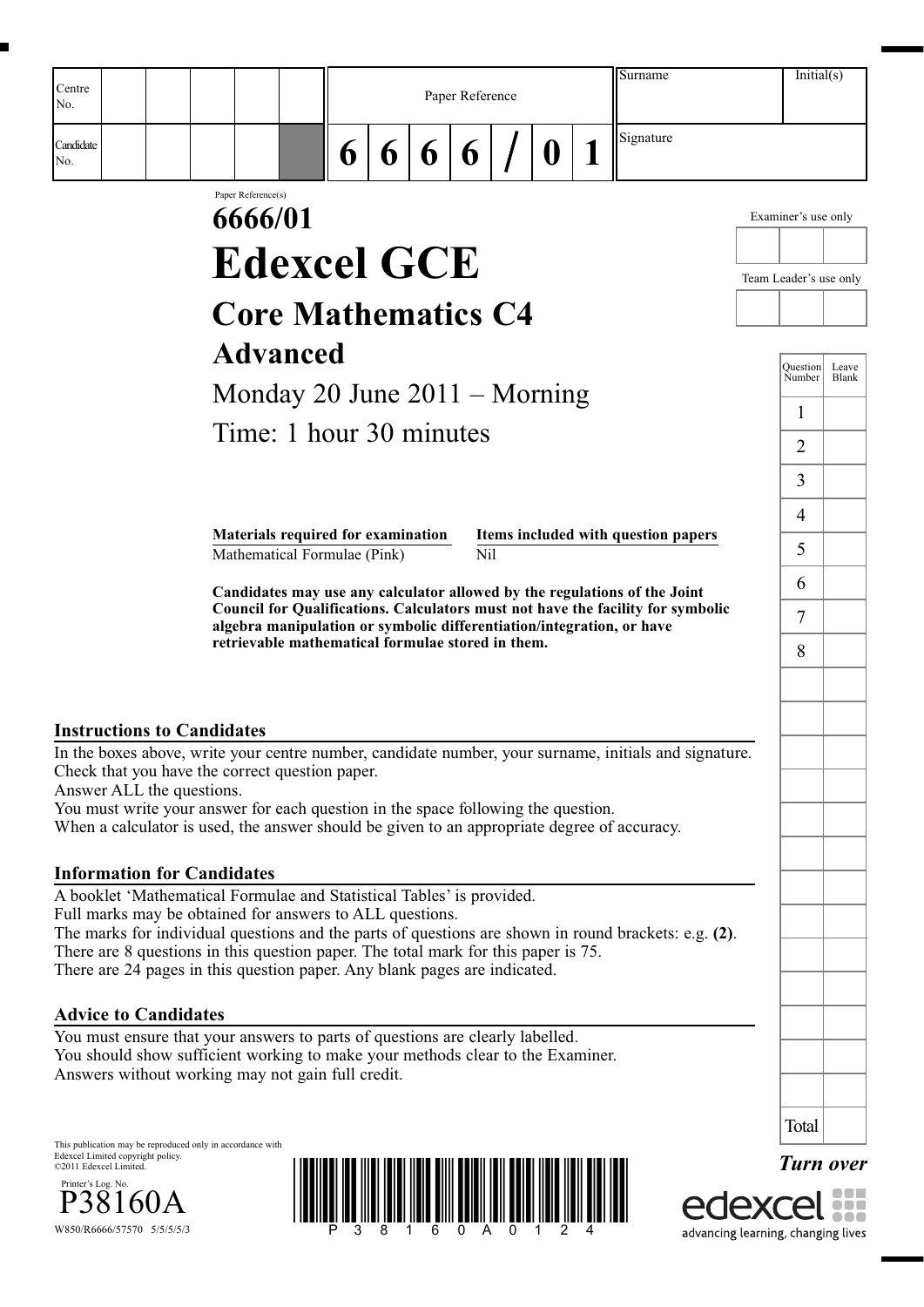| −a'   |
|-------|
| hlank |

|                                                                                    | $A$ $B$ $C$ |  |
|------------------------------------------------------------------------------------|-------------|--|
| $\frac{1}{(x-1)^2(2x+1)} = \frac{1}{(x-1)} + \frac{1}{(x-1)^2} + \frac{1}{(2x+1)}$ |             |  |

Find the values of the constants  $A$ ,  $B$  and  $C$ .

 $\mathbf{1}$ .

 $(4)$ 

|  |  |  | 38160A0224 |  |  |  |
|--|--|--|------------|--|--|--|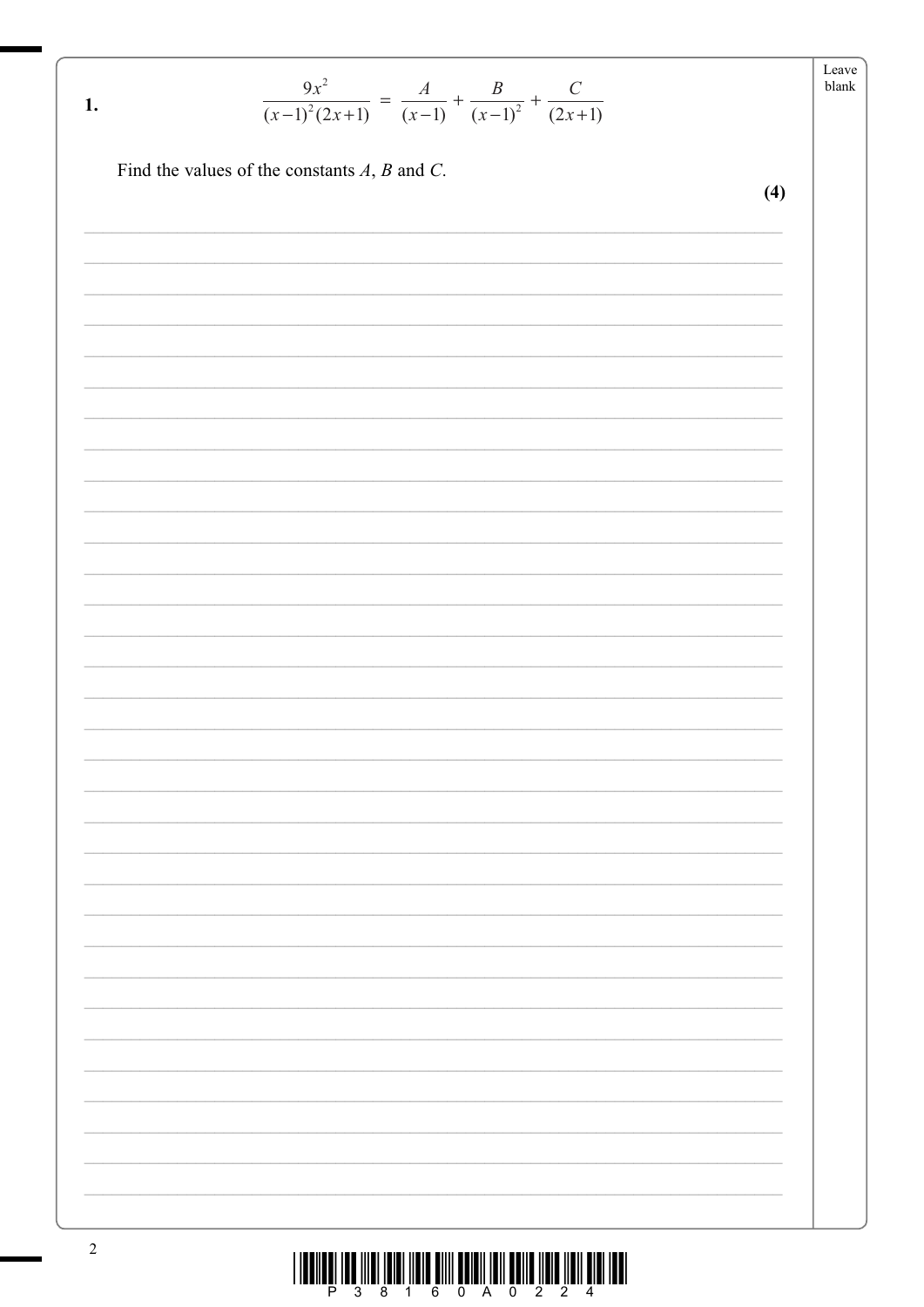| <b>Question 1 continued</b> |                 | Leave<br>$\ensuremath{\textrm{blank}}$ |
|-----------------------------|-----------------|----------------------------------------|
|                             |                 |                                        |
|                             |                 |                                        |
|                             |                 |                                        |
|                             |                 |                                        |
|                             |                 |                                        |
|                             |                 |                                        |
|                             |                 |                                        |
|                             |                 |                                        |
|                             |                 |                                        |
|                             |                 |                                        |
|                             |                 |                                        |
|                             |                 |                                        |
|                             |                 |                                        |
|                             |                 |                                        |
|                             |                 |                                        |
|                             |                 |                                        |
|                             |                 |                                        |
|                             |                 |                                        |
|                             |                 |                                        |
|                             |                 |                                        |
|                             |                 |                                        |
|                             |                 |                                        |
|                             |                 |                                        |
|                             |                 |                                        |
|                             |                 |                                        |
|                             |                 |                                        |
|                             |                 |                                        |
|                             |                 |                                        |
|                             |                 |                                        |
|                             |                 |                                        |
|                             |                 | Q1                                     |
|                             | (Total 4 marks) |                                        |

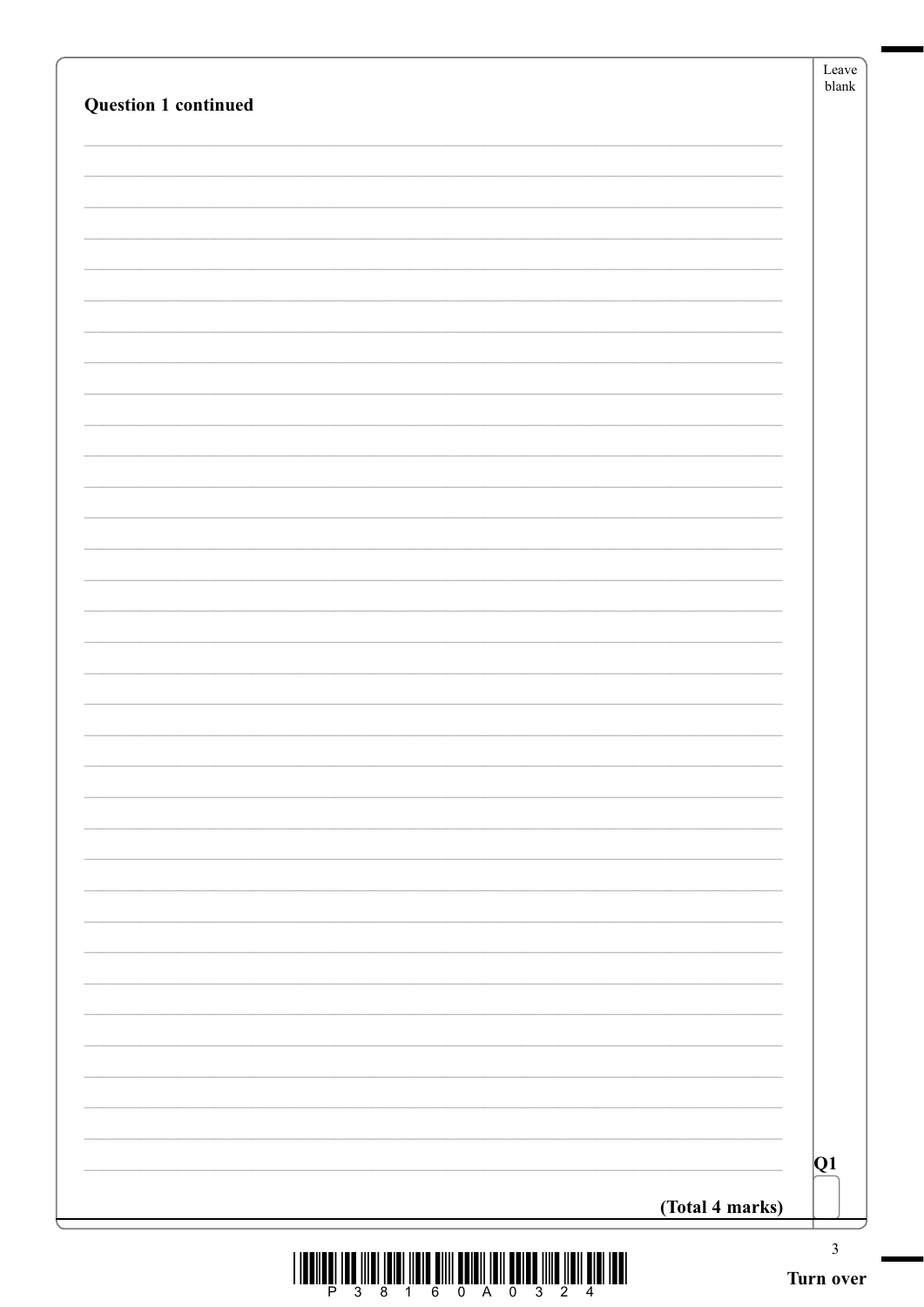| 2. | $f(x) = \frac{1}{\sqrt{(9+4x^2)}}$ , $ x  < \frac{3}{2}$                                                                                                | Leave<br>blank |
|----|---------------------------------------------------------------------------------------------------------------------------------------------------------|----------------|
|    |                                                                                                                                                         |                |
|    | Find the first three non-zero terms of the binomial expansion of $f(x)$ in ascending powers<br>of $x$ . Give each coefficient as a simplified fraction. |                |
|    | (6)                                                                                                                                                     |                |
|    |                                                                                                                                                         |                |
|    |                                                                                                                                                         |                |
|    |                                                                                                                                                         |                |
|    |                                                                                                                                                         |                |
|    |                                                                                                                                                         |                |
|    |                                                                                                                                                         |                |
|    |                                                                                                                                                         |                |
|    |                                                                                                                                                         |                |
|    |                                                                                                                                                         |                |
|    |                                                                                                                                                         |                |
|    |                                                                                                                                                         |                |
|    |                                                                                                                                                         |                |
|    |                                                                                                                                                         |                |
|    |                                                                                                                                                         |                |
|    |                                                                                                                                                         |                |
|    |                                                                                                                                                         |                |
|    |                                                                                                                                                         |                |
|    |                                                                                                                                                         |                |
|    |                                                                                                                                                         |                |
|    |                                                                                                                                                         |                |
|    |                                                                                                                                                         |                |
|    |                                                                                                                                                         |                |
|    |                                                                                                                                                         |                |
|    |                                                                                                                                                         |                |
|    |                                                                                                                                                         |                |
|    |                                                                                                                                                         |                |
|    |                                                                                                                                                         |                |
|    |                                                                                                                                                         |                |
|    |                                                                                                                                                         |                |
|    |                                                                                                                                                         |                |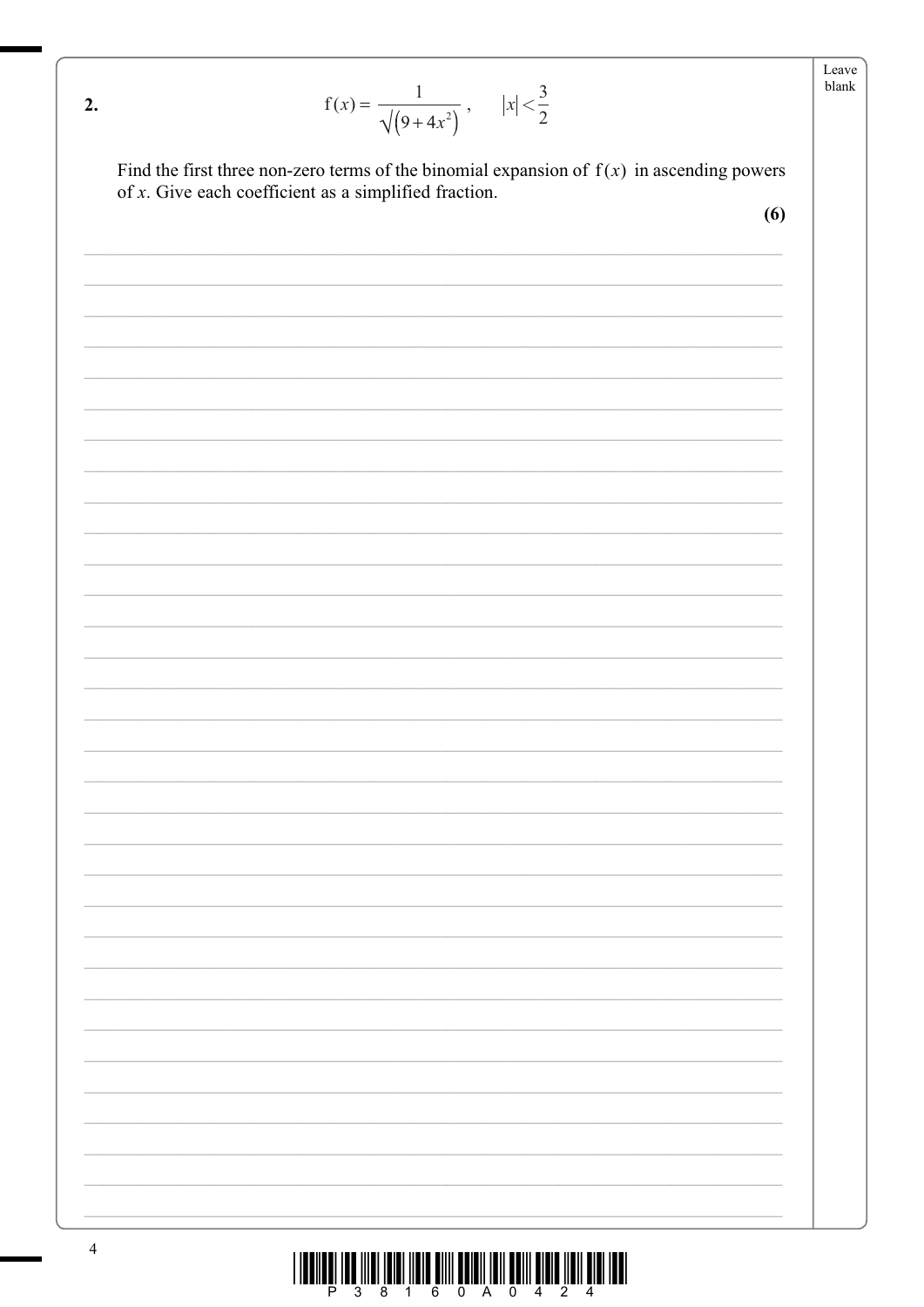| <b>Question 2 continued</b> | ${\rm Leave}$<br>$b$ lank |
|-----------------------------|---------------------------|
|                             |                           |
|                             |                           |
|                             |                           |
|                             |                           |
|                             |                           |
|                             |                           |
|                             |                           |
|                             |                           |
|                             |                           |
|                             |                           |
|                             |                           |
|                             |                           |
|                             |                           |
|                             |                           |
|                             |                           |
|                             |                           |
|                             |                           |
|                             |                           |
|                             |                           |
|                             |                           |
|                             |                           |
|                             |                           |
|                             |                           |
|                             |                           |
|                             |                           |
|                             |                           |
|                             |                           |
|                             |                           |
|                             |                           |
|                             |                           |
|                             | Q2                        |
|                             | (Total 6 marks)           |

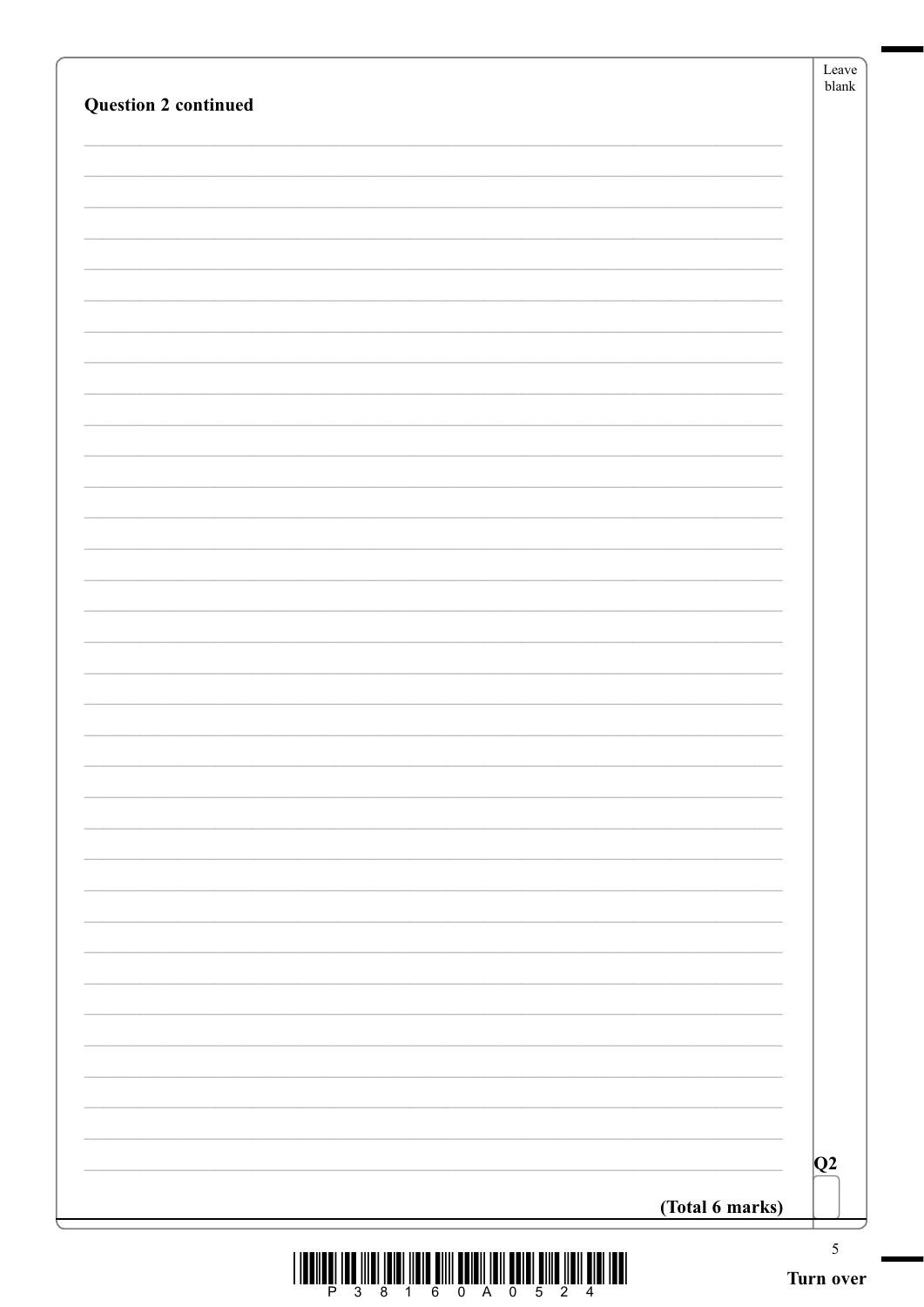

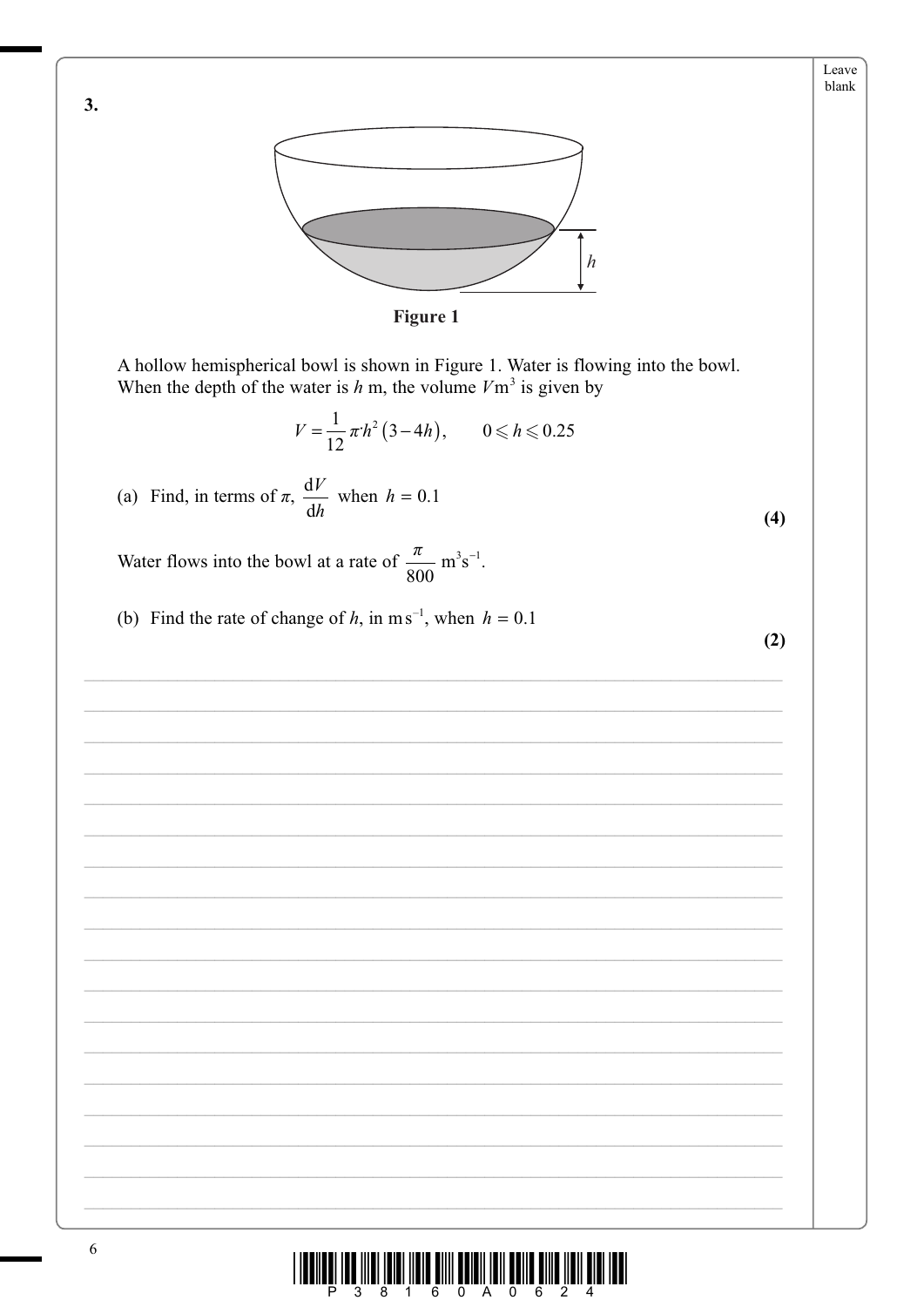| Question 3 continued |                 |
|----------------------|-----------------|
|                      |                 |
|                      |                 |
|                      |                 |
|                      |                 |
|                      |                 |
|                      |                 |
|                      |                 |
|                      |                 |
|                      |                 |
|                      |                 |
|                      |                 |
|                      |                 |
|                      |                 |
|                      |                 |
|                      |                 |
|                      |                 |
|                      |                 |
|                      |                 |
|                      | $\overline{Q}3$ |
|                      | (Total 6 marks) |

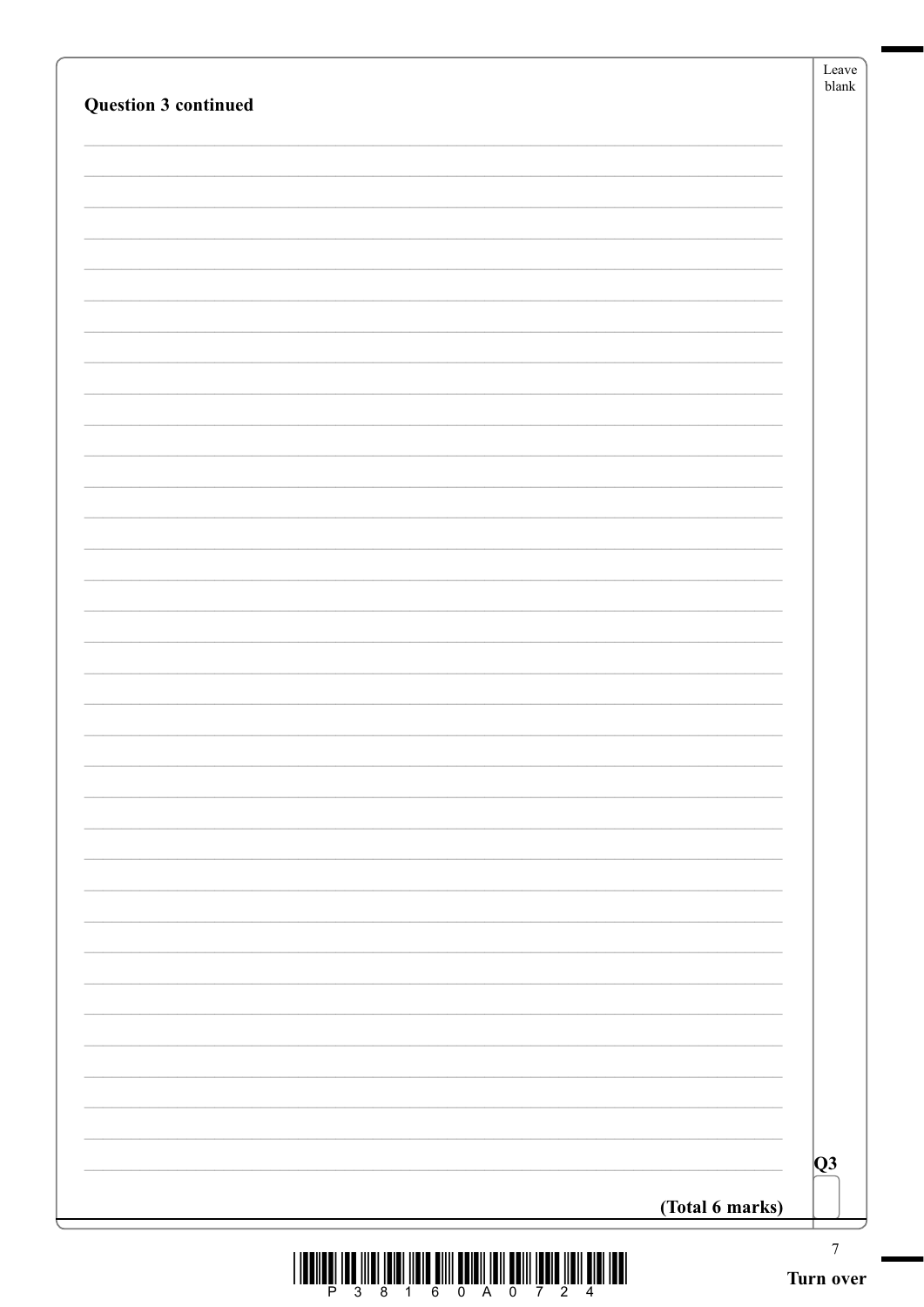

Figure 2 shows a sketch of the curve with equation  $y = x^3 \ln(x^2 + 2)$ ,  $x \ge 0$ . The finite region *R*, shown shaded in Figure 2, is bounded by the curve, the *x*-axis and the line  $x = \sqrt{2}$ .

The table below shows corresponding values of *x* and *y* for  $y = x^3 \ln(x^2 + 2)$ .

| $\mathcal{X}$ | $\mathbf \Lambda$<br>∽ | へ      | 2 <sub>1</sub><br>$J \vee L$ | ∸      |
|---------------|------------------------|--------|------------------------------|--------|
| $\mathbf{r}$  |                        | 0.3240 |                              | 3.9210 |

(a) Complete the table above giving the missing values of *y* to 4 decimal places.

**(2)**

Leave blank

(b) Use the trapezium rule, with all the values of  $y$  in the completed table, to obtain an estimate for the area of *R*, giving your answer to 2 decimal places.

**(3)**

**(6)**

(c) Use the substitution  $u = x^2 + 2$  to show that the area of *R* is

$$
\frac{1}{2} \int_{2}^{4} (u - 2) \ln u \, \mathrm{d}u \tag{4}
$$

(d) Hence, or otherwise, find the exact area of *R*.



**4.**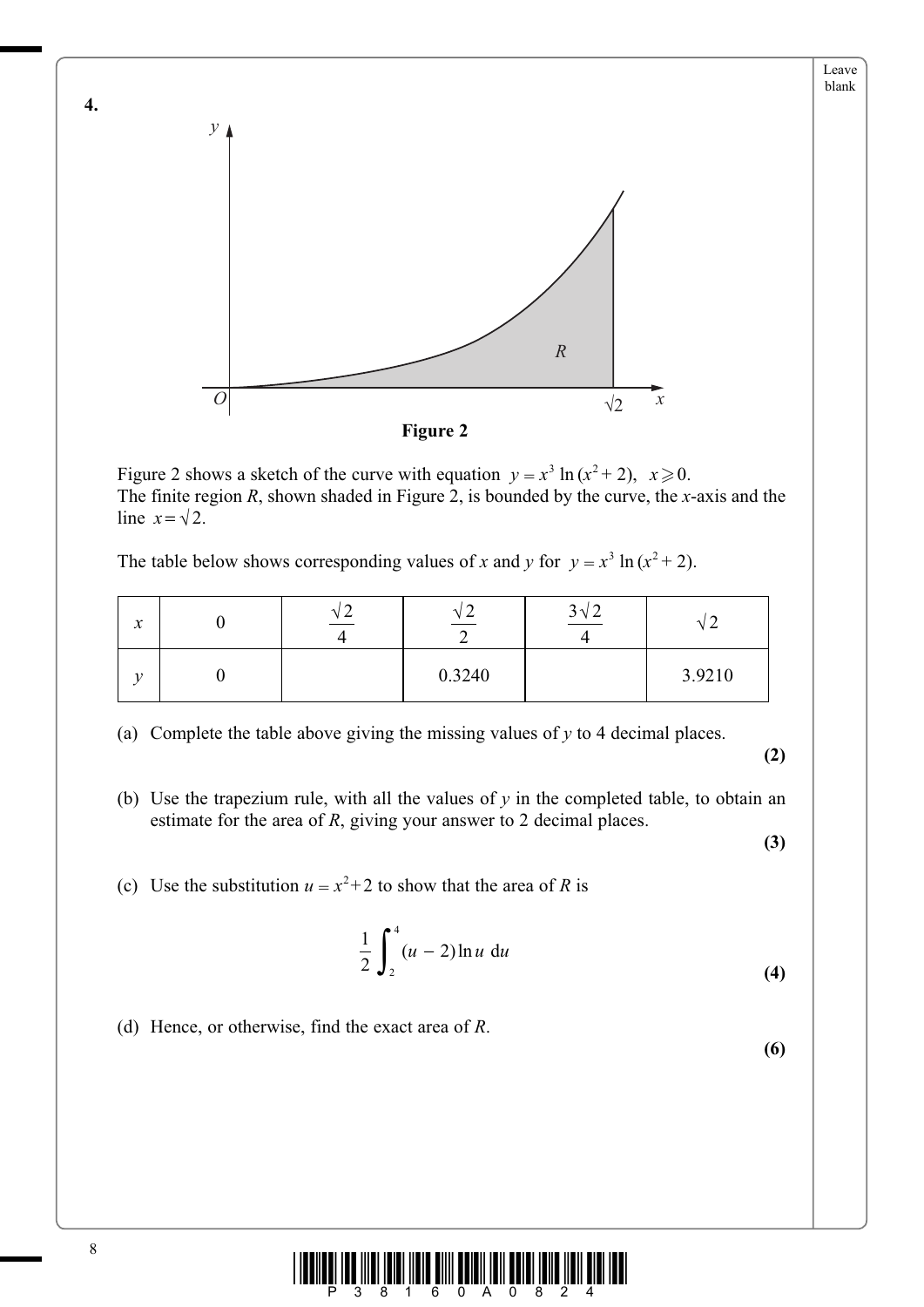| $\begin{array}{c} \text{if} \ \text{if} \ \text{if} \ \text{if} \ \text{if} \ \text{if} \ \text{if} \ \text{if} \ \text{if} \ \text{if} \ \text{if} \ \text{if} \ \text{if} \ \text{if} \ \text{if} \ \text{if} \ \text{if} \ \text{if} \ \text{if} \ \text{if} \ \text{if} \ \text{if} \ \text{if} \ \text{if} \ \text{if} \ \text{if} \ \text{if} \ \text{if} \ \text{if} \ \text{if} \ \text{if} \ \text{if} \ \text{if} \ \text{if} \ \text{if} \ \text{$ | $\overline{9}$<br>Turn over |
|---------------------------------------------------------------------------------------------------------------------------------------------------------------------------------------------------------------------------------------------------------------------------------------------------------------------------------------------------------------------------------------------------------------------------------------------------------------|-----------------------------|
|                                                                                                                                                                                                                                                                                                                                                                                                                                                               |                             |
|                                                                                                                                                                                                                                                                                                                                                                                                                                                               |                             |
|                                                                                                                                                                                                                                                                                                                                                                                                                                                               |                             |
|                                                                                                                                                                                                                                                                                                                                                                                                                                                               |                             |
|                                                                                                                                                                                                                                                                                                                                                                                                                                                               |                             |
|                                                                                                                                                                                                                                                                                                                                                                                                                                                               |                             |
|                                                                                                                                                                                                                                                                                                                                                                                                                                                               |                             |
|                                                                                                                                                                                                                                                                                                                                                                                                                                                               |                             |
|                                                                                                                                                                                                                                                                                                                                                                                                                                                               |                             |
|                                                                                                                                                                                                                                                                                                                                                                                                                                                               |                             |
|                                                                                                                                                                                                                                                                                                                                                                                                                                                               |                             |
|                                                                                                                                                                                                                                                                                                                                                                                                                                                               |                             |
|                                                                                                                                                                                                                                                                                                                                                                                                                                                               |                             |
|                                                                                                                                                                                                                                                                                                                                                                                                                                                               |                             |
|                                                                                                                                                                                                                                                                                                                                                                                                                                                               |                             |
|                                                                                                                                                                                                                                                                                                                                                                                                                                                               |                             |
|                                                                                                                                                                                                                                                                                                                                                                                                                                                               |                             |
|                                                                                                                                                                                                                                                                                                                                                                                                                                                               |                             |
|                                                                                                                                                                                                                                                                                                                                                                                                                                                               |                             |
|                                                                                                                                                                                                                                                                                                                                                                                                                                                               |                             |
|                                                                                                                                                                                                                                                                                                                                                                                                                                                               |                             |
|                                                                                                                                                                                                                                                                                                                                                                                                                                                               |                             |
|                                                                                                                                                                                                                                                                                                                                                                                                                                                               |                             |
|                                                                                                                                                                                                                                                                                                                                                                                                                                                               |                             |
|                                                                                                                                                                                                                                                                                                                                                                                                                                                               |                             |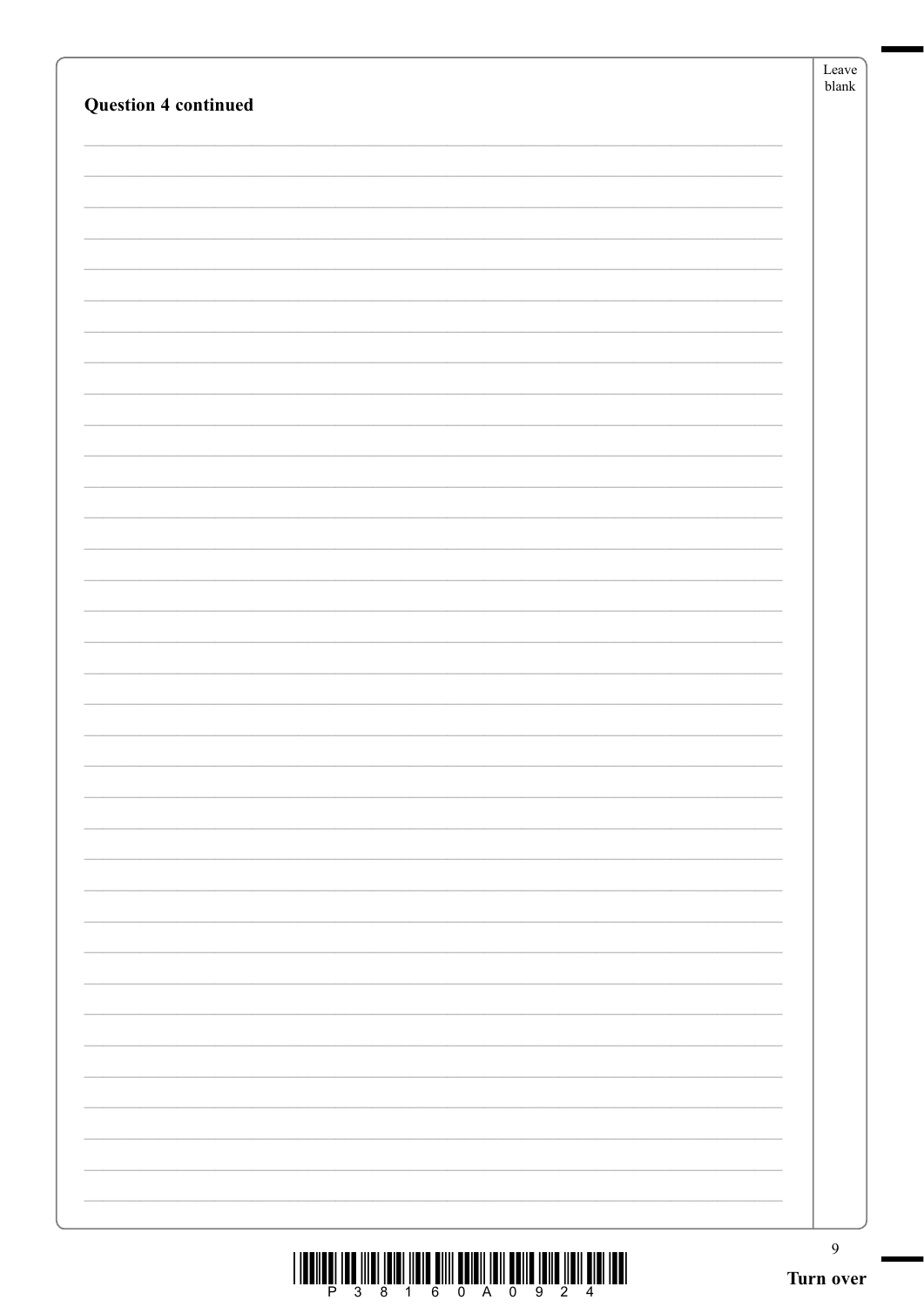|                             | ${\rm Leave}$ |
|-----------------------------|---------------|
| <b>Question 4 continued</b> | ${\sf blank}$ |
|                             |               |
|                             |               |
|                             |               |
|                             |               |
|                             |               |
|                             |               |
|                             |               |
|                             |               |
|                             |               |
|                             |               |
|                             |               |
|                             |               |
|                             |               |
|                             |               |
|                             |               |
|                             |               |
|                             |               |
|                             |               |
|                             |               |
|                             |               |
|                             |               |
|                             |               |
|                             |               |
|                             |               |
|                             |               |
|                             |               |
|                             |               |
|                             |               |
|                             |               |
|                             |               |
|                             |               |
|                             |               |
|                             |               |
|                             |               |
|                             |               |
|                             |               |
|                             |               |
|                             |               |
|                             |               |
|                             |               |
|                             |               |
|                             |               |
|                             |               |
| 10 <sup>1</sup>             |               |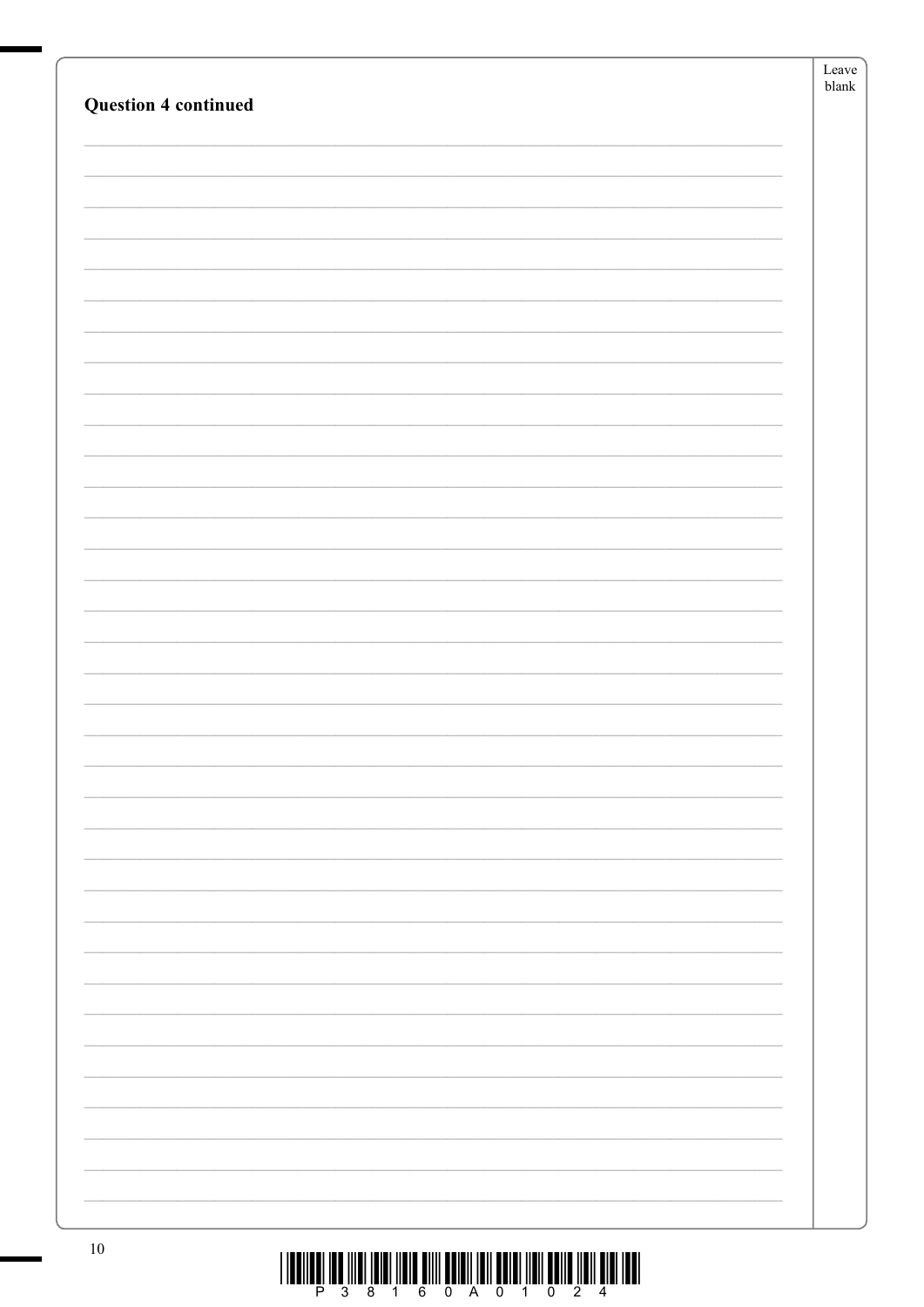|                  | Q <sub>4</sub> |
|------------------|----------------|
| (Total 15 marks) |                |

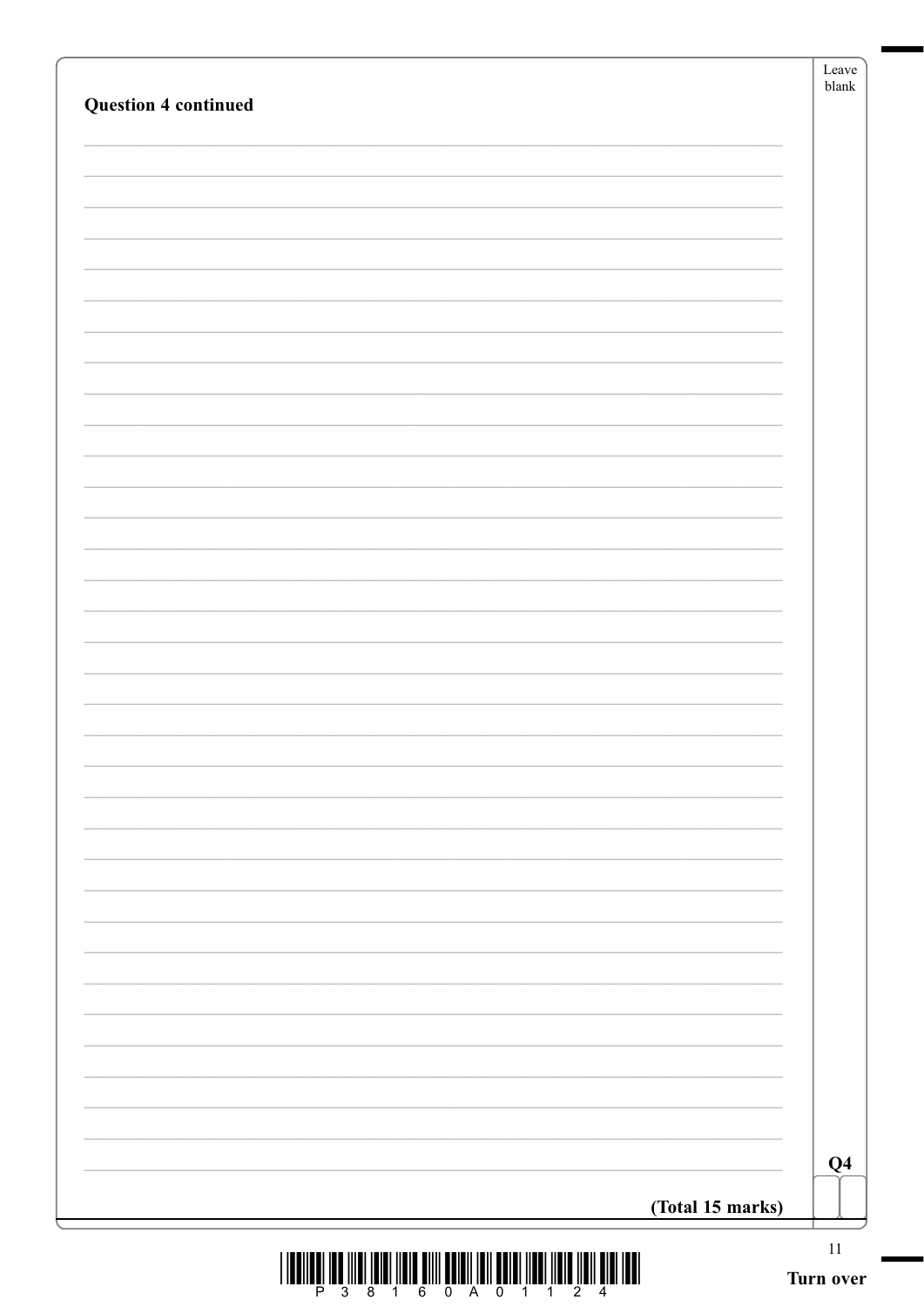| 5. | Find the gradient of the curve with equation                                  |
|----|-------------------------------------------------------------------------------|
|    | $\ln y = 2x \ln x$ , $x > 0$ , $y > 0$                                        |
|    | at the point on the curve where $x = 2$ . Give your answer as an exact value. |
|    | (7)                                                                           |
|    |                                                                               |
|    |                                                                               |
|    |                                                                               |
|    |                                                                               |
|    |                                                                               |
|    |                                                                               |
|    |                                                                               |
|    |                                                                               |
|    |                                                                               |
|    |                                                                               |
|    |                                                                               |
|    |                                                                               |
|    |                                                                               |
|    |                                                                               |
|    |                                                                               |
|    |                                                                               |
|    |                                                                               |
|    |                                                                               |
|    |                                                                               |
|    |                                                                               |
|    |                                                                               |
|    |                                                                               |
|    |                                                                               |
|    |                                                                               |
|    |                                                                               |
|    |                                                                               |
|    |                                                                               |
|    |                                                                               |
|    |                                                                               |
|    |                                                                               |

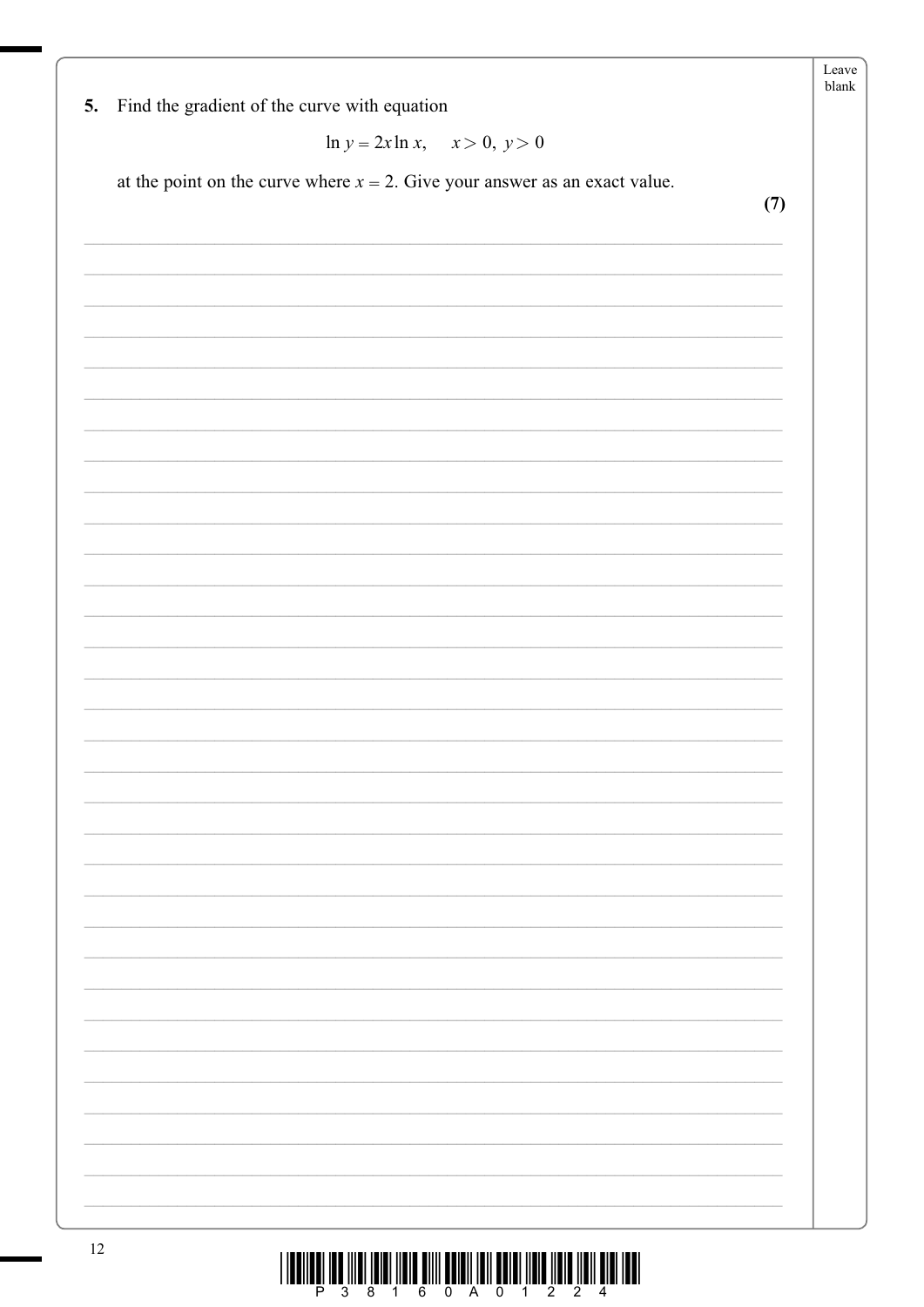| Question 5 continued |                 | $\ensuremath{\textrm{blank}}$ |
|----------------------|-----------------|-------------------------------|
|                      |                 |                               |
|                      |                 |                               |
|                      |                 |                               |
|                      |                 |                               |
|                      |                 |                               |
|                      |                 |                               |
|                      |                 |                               |
|                      |                 |                               |
|                      |                 |                               |
|                      |                 |                               |
|                      |                 |                               |
|                      |                 |                               |
|                      |                 |                               |
|                      |                 |                               |
|                      |                 |                               |
|                      |                 |                               |
|                      |                 |                               |
|                      |                 | Q5                            |
|                      | (Total 7 marks) |                               |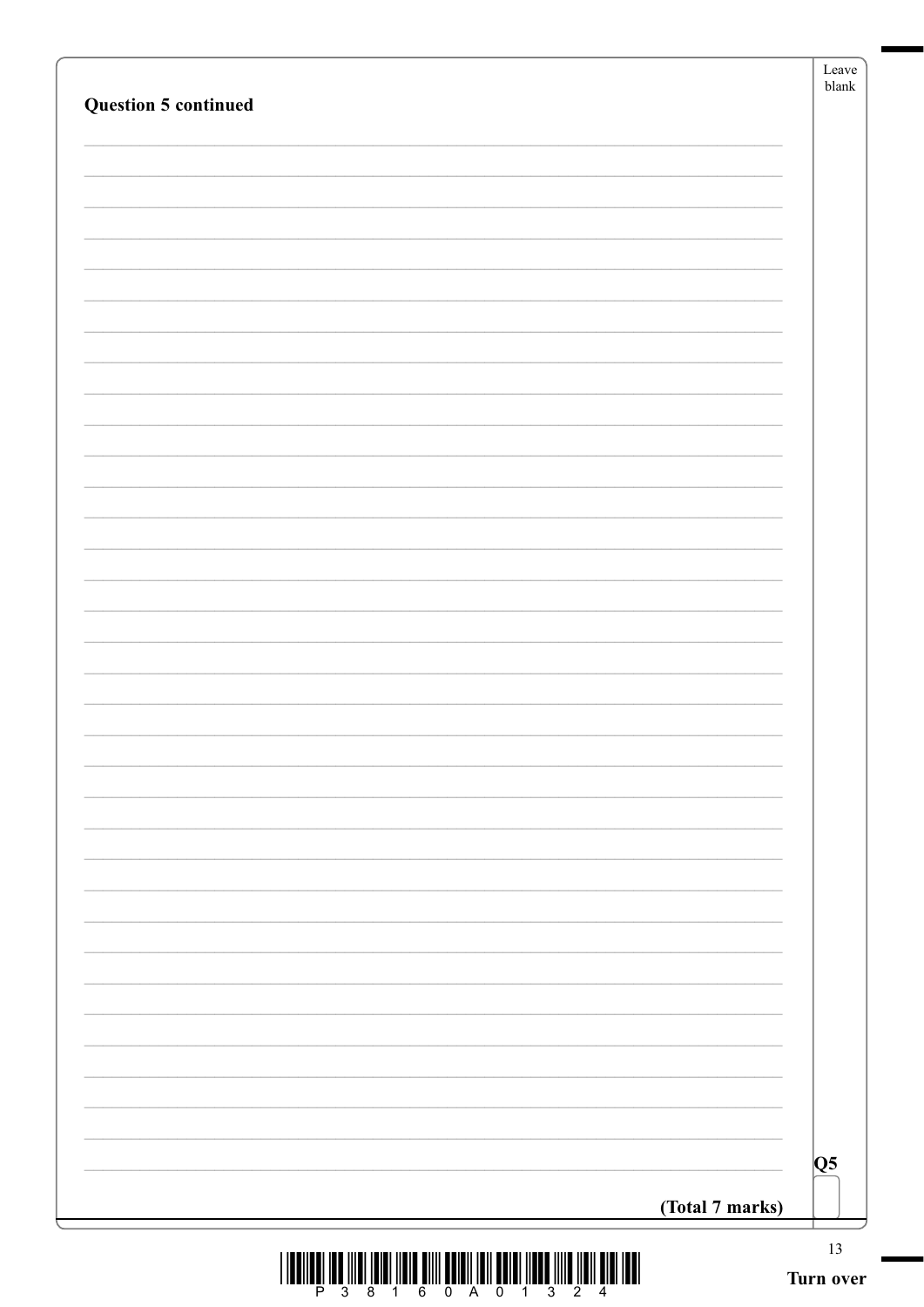| $l_1$ : $\mathbf{r} = \begin{pmatrix} 6 \\ -3 \\ -2 \end{pmatrix} + \lambda \begin{pmatrix} -1 \\ 2 \\ 3 \end{pmatrix}$ , $l_2$ : $\mathbf{r} = \begin{pmatrix} -5 \\ 15 \\ 3 \end{pmatrix} + \mu \begin{pmatrix} 2 \\ -3 \\ 1 \end{pmatrix}$ , |
|-------------------------------------------------------------------------------------------------------------------------------------------------------------------------------------------------------------------------------------------------|
| where $\lambda$ and $\mu$ are scalar parameters.                                                                                                                                                                                                |
| (a) Show that $l_1$ and $l_2$ meet and find the position vector of their point of intersection A.<br>(6)                                                                                                                                        |
| (b) Find, to the nearest 0.1°, the acute angle between $l_1$ and $l_2$ .<br>(3)                                                                                                                                                                 |
| The point <i>B</i> has position vector $\begin{bmatrix} 5 \\ -1 \\ 1 \end{bmatrix}$ .                                                                                                                                                           |
| (c) Show that <i>B</i> lies on $l_1$ .<br>(1)                                                                                                                                                                                                   |
| (d) Find the shortest distance from B to the line $l_2$ , giving your answer to 3 significant<br>figures.                                                                                                                                       |
| (4)                                                                                                                                                                                                                                             |
|                                                                                                                                                                                                                                                 |
|                                                                                                                                                                                                                                                 |
|                                                                                                                                                                                                                                                 |
|                                                                                                                                                                                                                                                 |
|                                                                                                                                                                                                                                                 |
|                                                                                                                                                                                                                                                 |
|                                                                                                                                                                                                                                                 |
|                                                                                                                                                                                                                                                 |
|                                                                                                                                                                                                                                                 |
|                                                                                                                                                                                                                                                 |
|                                                                                                                                                                                                                                                 |
| 14<br><u>i ibulibul ibu ilibi ibibi ibib ulli bului ibil bului ildi. Dibib ildi ildi bibi bibi ildi ibu</u>                                                                                                                                     |

With respect to a fixed origin O, the lines  $l_1$  and  $l_2$  are given by the equations

6.

Leave blank

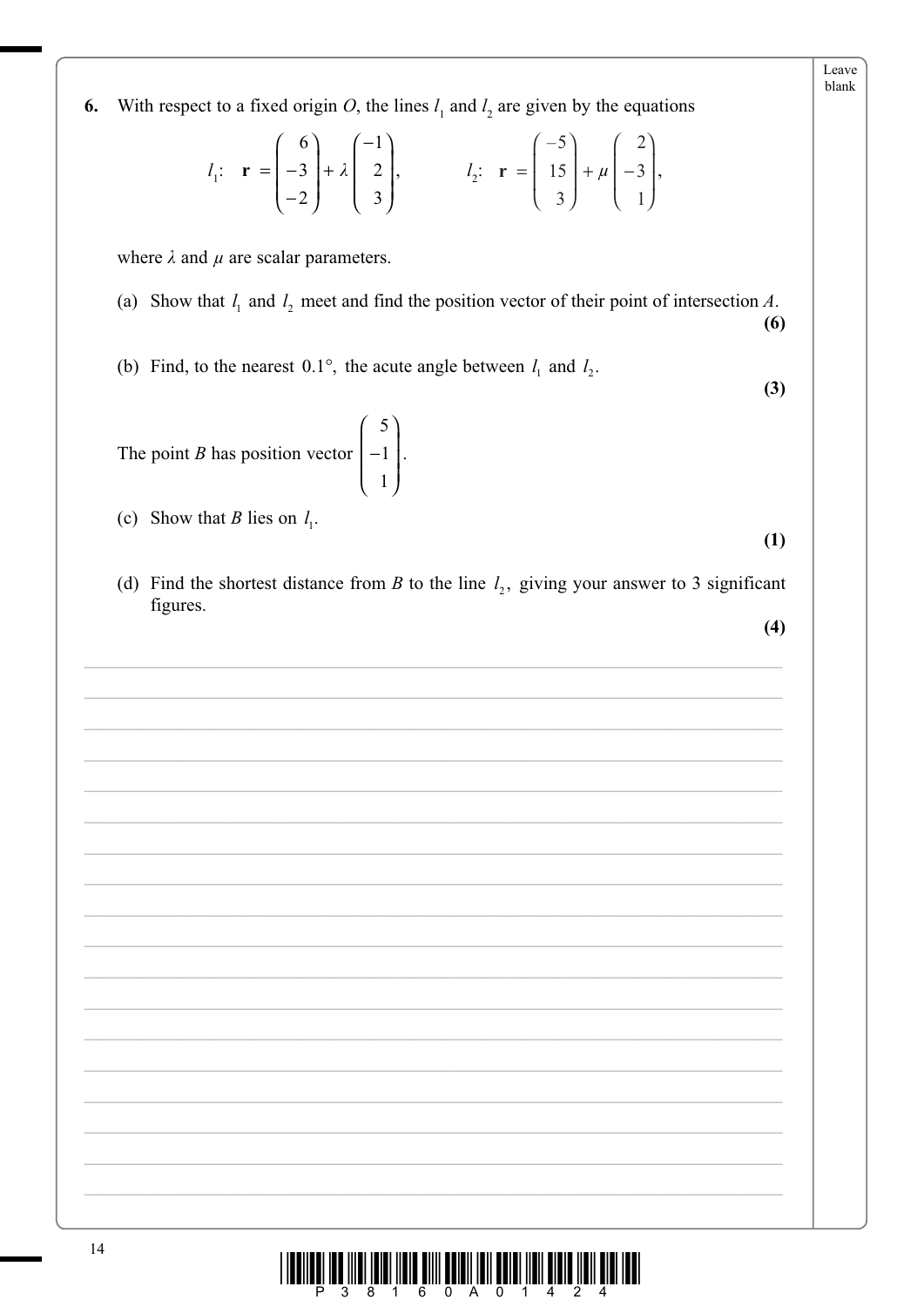| Question 6 continued | Leave<br>${\tt blank}$ |
|----------------------|------------------------|
|                      |                        |
|                      |                        |
|                      |                        |
|                      |                        |
|                      |                        |
|                      |                        |
|                      |                        |
|                      |                        |
|                      |                        |
|                      |                        |
|                      |                        |
|                      |                        |
|                      |                        |
|                      |                        |
|                      |                        |
|                      |                        |
|                      |                        |
|                      |                        |
|                      |                        |
|                      |                        |
|                      |                        |
|                      |                        |
|                      |                        |
|                      |                        |
|                      |                        |
|                      |                        |
|                      | 15<br>Turn over        |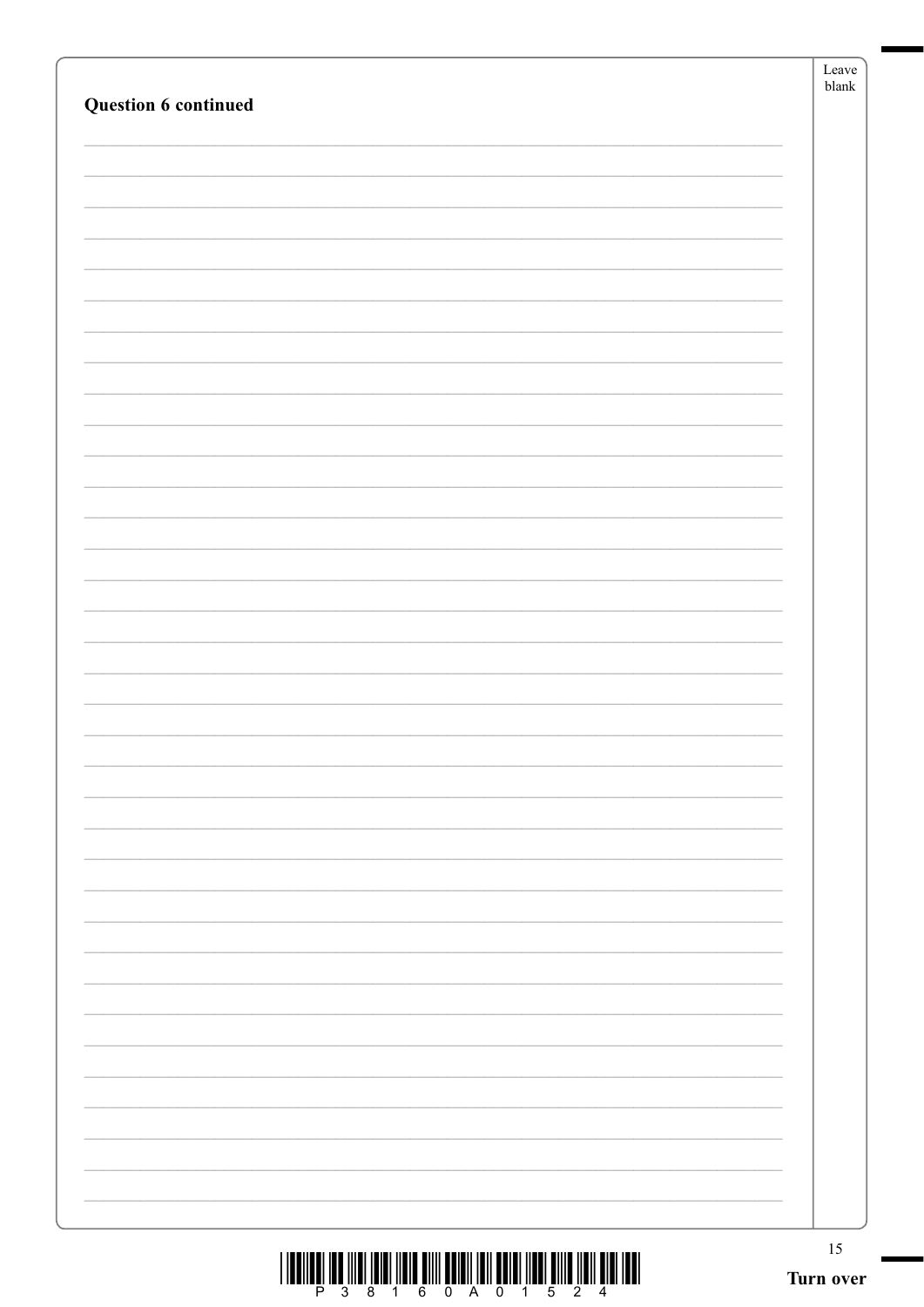|                             | ${\it Leave}$ |
|-----------------------------|---------------|
|                             | ${\sf blank}$ |
| <b>Question 6 continued</b> |               |
|                             |               |
|                             |               |
|                             |               |
|                             |               |
|                             |               |
|                             |               |
|                             |               |
|                             |               |
|                             |               |
|                             |               |
|                             |               |
|                             |               |
|                             |               |
|                             |               |
|                             |               |
|                             |               |
|                             |               |
|                             |               |
|                             |               |
|                             |               |
|                             |               |
|                             |               |
|                             |               |
|                             |               |
|                             |               |
|                             |               |
|                             |               |
|                             |               |
|                             |               |
|                             |               |
|                             |               |
|                             |               |
|                             |               |
|                             |               |
|                             |               |
|                             |               |
|                             |               |
|                             |               |
|                             |               |
|                             |               |
|                             |               |
|                             |               |
|                             |               |
|                             |               |
|                             |               |
|                             |               |
|                             |               |
| 16                          |               |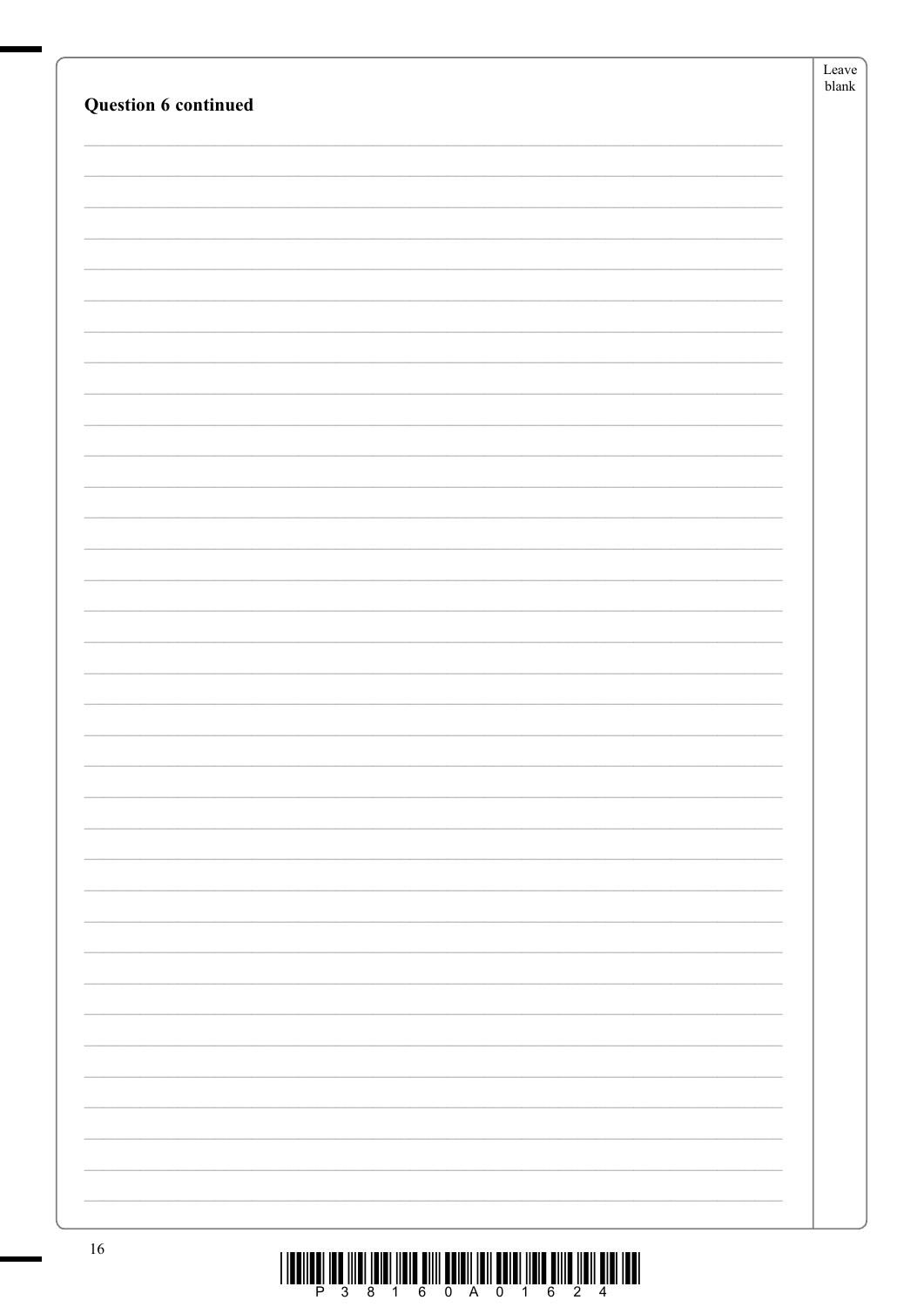| Question 6 continued |                  | Leave<br>${\sf blank}$ |
|----------------------|------------------|------------------------|
|                      |                  |                        |
|                      |                  |                        |
|                      |                  |                        |
|                      |                  |                        |
|                      |                  |                        |
|                      |                  |                        |
|                      |                  |                        |
|                      |                  |                        |
|                      |                  |                        |
|                      |                  |                        |
|                      |                  |                        |
|                      |                  |                        |
|                      |                  |                        |
|                      |                  |                        |
|                      |                  |                        |
|                      |                  |                        |
|                      |                  |                        |
|                      |                  |                        |
|                      |                  |                        |
|                      |                  |                        |
|                      |                  |                        |
|                      |                  |                        |
|                      |                  |                        |
|                      |                  |                        |
|                      |                  |                        |
|                      |                  | Q <sub>6</sub>         |
|                      | (Total 14 marks) |                        |

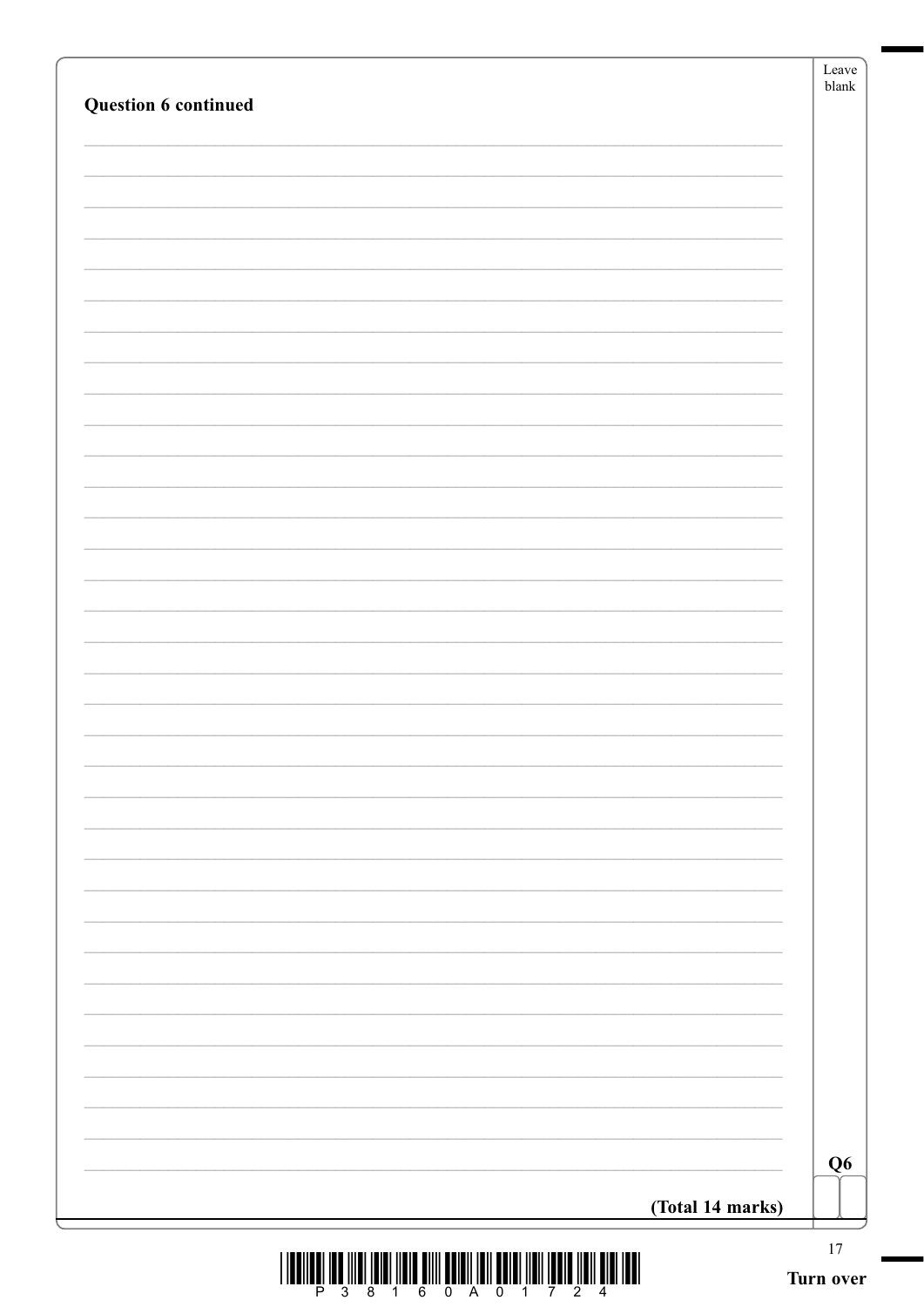



Figure 3 shows part of the curve *C* with parametric equations

 $x = \tan \theta$ ,  $y = \sin \theta$ ,  $0 \le \theta < \theta$ 2 *ʌ*

The point *P* lies on *C* and has coordinates  $(\sqrt{3}, \frac{1}{2}\sqrt{3})$ .

(a) Find the value of  $\theta$  at the point *P*.

The line *l* is a normal to *C* at *P*. The normal cuts the *x*-axis at the point *Q*.

(b) Show that *Q* has coordinates  $(k \sqrt{3}, 0)$ , giving the value of the constant *k*.

**(6)**

**(2)**

The finite shaded region *S* shown in Figure 3 is bounded by the curve *C*, the line  $x = \sqrt{3}$ and the *x*-axis. This shaded region is rotated through  $2\pi$  radians about the *x*-axis to form a solid of revolution.

 (c) Find the volume of the solid of revolution, giving your answer in the form  $p \pi \sqrt{3} + q \pi^2$ , where *p* and *q* are constants.

 $\mathcal{L}_\mathcal{L} = \{ \mathcal{L}_\mathcal{L} = \{ \mathcal{L}_\mathcal{L} = \{ \mathcal{L}_\mathcal{L} = \{ \mathcal{L}_\mathcal{L} = \{ \mathcal{L}_\mathcal{L} = \{ \mathcal{L}_\mathcal{L} = \{ \mathcal{L}_\mathcal{L} = \{ \mathcal{L}_\mathcal{L} = \{ \mathcal{L}_\mathcal{L} = \{ \mathcal{L}_\mathcal{L} = \{ \mathcal{L}_\mathcal{L} = \{ \mathcal{L}_\mathcal{L} = \{ \mathcal{L}_\mathcal{L} = \{ \mathcal{L}_\mathcal{$ 

 $\mathcal{L}_\mathcal{L} = \{ \mathcal{L}_\mathcal{L} = \{ \mathcal{L}_\mathcal{L} = \{ \mathcal{L}_\mathcal{L} = \{ \mathcal{L}_\mathcal{L} = \{ \mathcal{L}_\mathcal{L} = \{ \mathcal{L}_\mathcal{L} = \{ \mathcal{L}_\mathcal{L} = \{ \mathcal{L}_\mathcal{L} = \{ \mathcal{L}_\mathcal{L} = \{ \mathcal{L}_\mathcal{L} = \{ \mathcal{L}_\mathcal{L} = \{ \mathcal{L}_\mathcal{L} = \{ \mathcal{L}_\mathcal{L} = \{ \mathcal{L}_\mathcal{$ 

 $\mathcal{L}_\mathcal{L} = \{ \mathcal{L}_\mathcal{L} = \{ \mathcal{L}_\mathcal{L} = \{ \mathcal{L}_\mathcal{L} = \{ \mathcal{L}_\mathcal{L} = \{ \mathcal{L}_\mathcal{L} = \{ \mathcal{L}_\mathcal{L} = \{ \mathcal{L}_\mathcal{L} = \{ \mathcal{L}_\mathcal{L} = \{ \mathcal{L}_\mathcal{L} = \{ \mathcal{L}_\mathcal{L} = \{ \mathcal{L}_\mathcal{L} = \{ \mathcal{L}_\mathcal{L} = \{ \mathcal{L}_\mathcal{L} = \{ \mathcal{L}_\mathcal{$ 

 $\mathcal{L}_\mathcal{L} = \{ \mathcal{L}_\mathcal{L} = \{ \mathcal{L}_\mathcal{L} = \{ \mathcal{L}_\mathcal{L} = \{ \mathcal{L}_\mathcal{L} = \{ \mathcal{L}_\mathcal{L} = \{ \mathcal{L}_\mathcal{L} = \{ \mathcal{L}_\mathcal{L} = \{ \mathcal{L}_\mathcal{L} = \{ \mathcal{L}_\mathcal{L} = \{ \mathcal{L}_\mathcal{L} = \{ \mathcal{L}_\mathcal{L} = \{ \mathcal{L}_\mathcal{L} = \{ \mathcal{L}_\mathcal{L} = \{ \mathcal{L}_\mathcal{$ 

 $\mathcal{L}_\mathcal{L} = \{ \mathcal{L}_\mathcal{L} = \{ \mathcal{L}_\mathcal{L} = \{ \mathcal{L}_\mathcal{L} = \{ \mathcal{L}_\mathcal{L} = \{ \mathcal{L}_\mathcal{L} = \{ \mathcal{L}_\mathcal{L} = \{ \mathcal{L}_\mathcal{L} = \{ \mathcal{L}_\mathcal{L} = \{ \mathcal{L}_\mathcal{L} = \{ \mathcal{L}_\mathcal{L} = \{ \mathcal{L}_\mathcal{L} = \{ \mathcal{L}_\mathcal{L} = \{ \mathcal{L}_\mathcal{L} = \{ \mathcal{L}_\mathcal{$ 

 $\mathcal{L}_\mathcal{L} = \{ \mathcal{L}_\mathcal{L} = \{ \mathcal{L}_\mathcal{L} = \{ \mathcal{L}_\mathcal{L} = \{ \mathcal{L}_\mathcal{L} = \{ \mathcal{L}_\mathcal{L} = \{ \mathcal{L}_\mathcal{L} = \{ \mathcal{L}_\mathcal{L} = \{ \mathcal{L}_\mathcal{L} = \{ \mathcal{L}_\mathcal{L} = \{ \mathcal{L}_\mathcal{L} = \{ \mathcal{L}_\mathcal{L} = \{ \mathcal{L}_\mathcal{L} = \{ \mathcal{L}_\mathcal{L} = \{ \mathcal{L}_\mathcal{$ 

\_\_\_\_\_\_\_\_\_\_\_\_\_\_\_\_\_\_\_\_\_\_\_\_\_\_\_\_\_\_\_\_\_\_\_\_\_\_\_\_\_\_\_\_\_\_\_\_\_\_\_\_\_\_\_\_\_\_\_\_\_\_\_\_\_\_\_\_\_\_\_\_\_\_\_

**(7)**



**7.**

Leave blank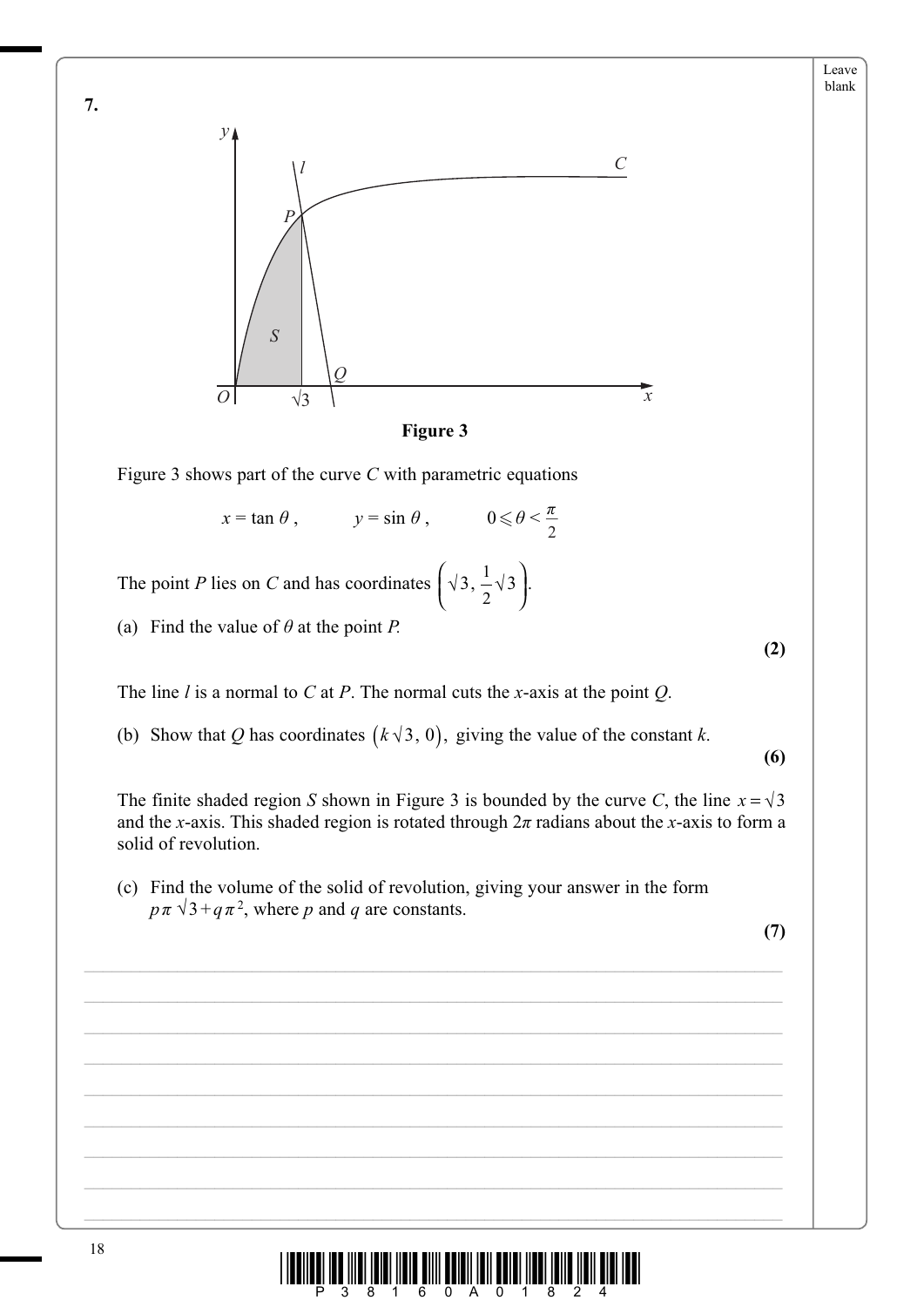| <b>Question 7 continued</b> | Leave<br>$b$ lank |
|-----------------------------|-------------------|
|                             |                   |
|                             |                   |
|                             |                   |
|                             |                   |
|                             |                   |
|                             |                   |
|                             |                   |
|                             |                   |
|                             |                   |
|                             |                   |
|                             |                   |
|                             |                   |
|                             |                   |
|                             |                   |
|                             |                   |
|                             |                   |
|                             |                   |
|                             |                   |
|                             |                   |
|                             |                   |
|                             |                   |
|                             |                   |
|                             |                   |
|                             |                   |
|                             |                   |
|                             |                   |
|                             |                   |
|                             |                   |
|                             |                   |
|                             |                   |
|                             | 19                |
|                             | Turn over         |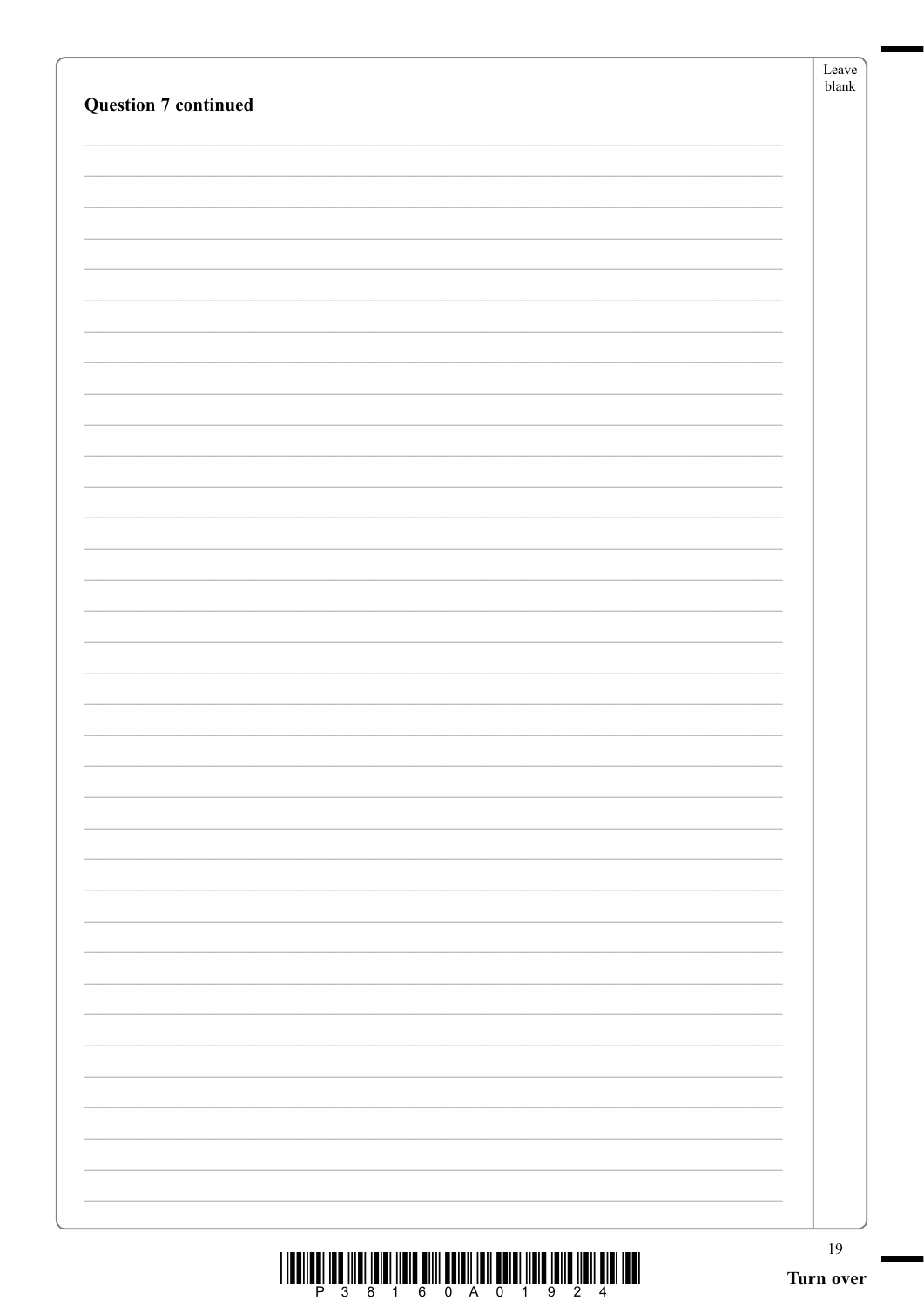|                             | Leave         |
|-----------------------------|---------------|
| <b>Question 7 continued</b> | ${\tt blank}$ |
|                             |               |
|                             |               |
|                             |               |
|                             |               |
|                             |               |
|                             |               |
|                             |               |
|                             |               |
|                             |               |
|                             |               |
|                             |               |
|                             |               |
|                             |               |
|                             |               |
|                             |               |
|                             |               |
|                             |               |
|                             |               |
|                             |               |
|                             |               |
|                             |               |
|                             |               |
|                             |               |
|                             |               |
|                             |               |
|                             |               |
|                             |               |
|                             |               |
|                             |               |
|                             |               |
|                             |               |
|                             |               |
|                             |               |
|                             |               |
|                             |               |
|                             |               |
|                             |               |
|                             |               |
|                             |               |
|                             |               |
|                             |               |
| $20^{\circ}$                |               |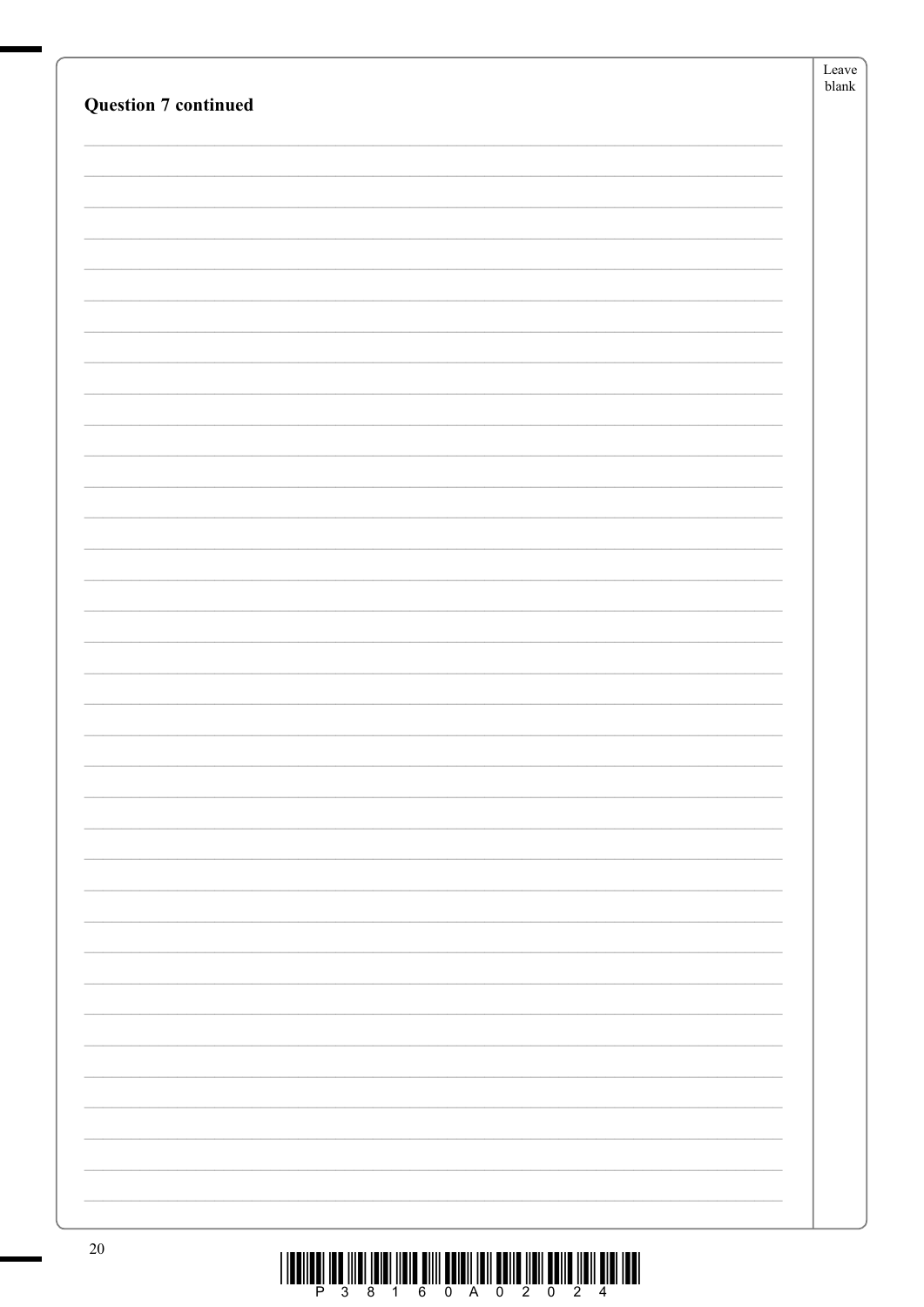| <b>Question 7 continued</b> |                  | Leave<br>blank |
|-----------------------------|------------------|----------------|
|                             |                  |                |
|                             |                  |                |
|                             |                  |                |
|                             |                  |                |
|                             |                  |                |
|                             |                  |                |
|                             |                  |                |
|                             |                  |                |
|                             |                  |                |
|                             |                  |                |
|                             |                  |                |
|                             |                  |                |
|                             |                  |                |
|                             |                  |                |
|                             |                  |                |
|                             |                  |                |
|                             |                  |                |
|                             |                  |                |
|                             |                  |                |
|                             |                  |                |
|                             |                  |                |
|                             |                  |                |
|                             |                  |                |
|                             |                  |                |
|                             |                  |                |
|                             |                  |                |
|                             |                  |                |
|                             |                  | Q7             |
|                             | (Total 15 marks) |                |
|                             |                  | $21\,$         |

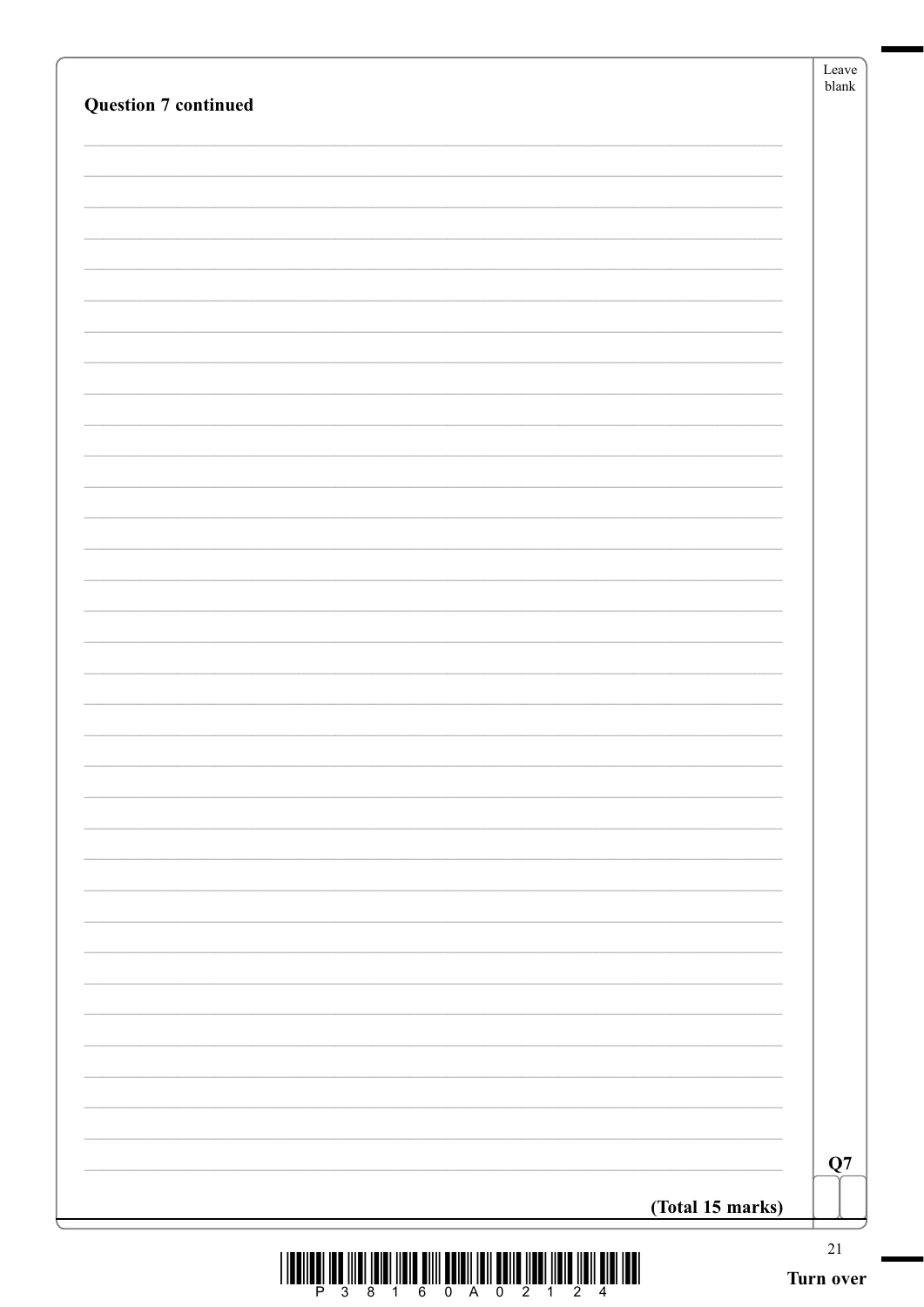Leave blank **8.** (a) Find  $\int (4y+3)^{-\frac{1}{2}} dy$  $(2)$ (b) Given that  $y = 1.5$  at  $x = -2$ , solve the differential equation  $\frac{dy}{dx} = \frac{\sqrt{(4y+3)}}{x^2}$ giving your answer in the form  $y = f(x)$ .  $(6)$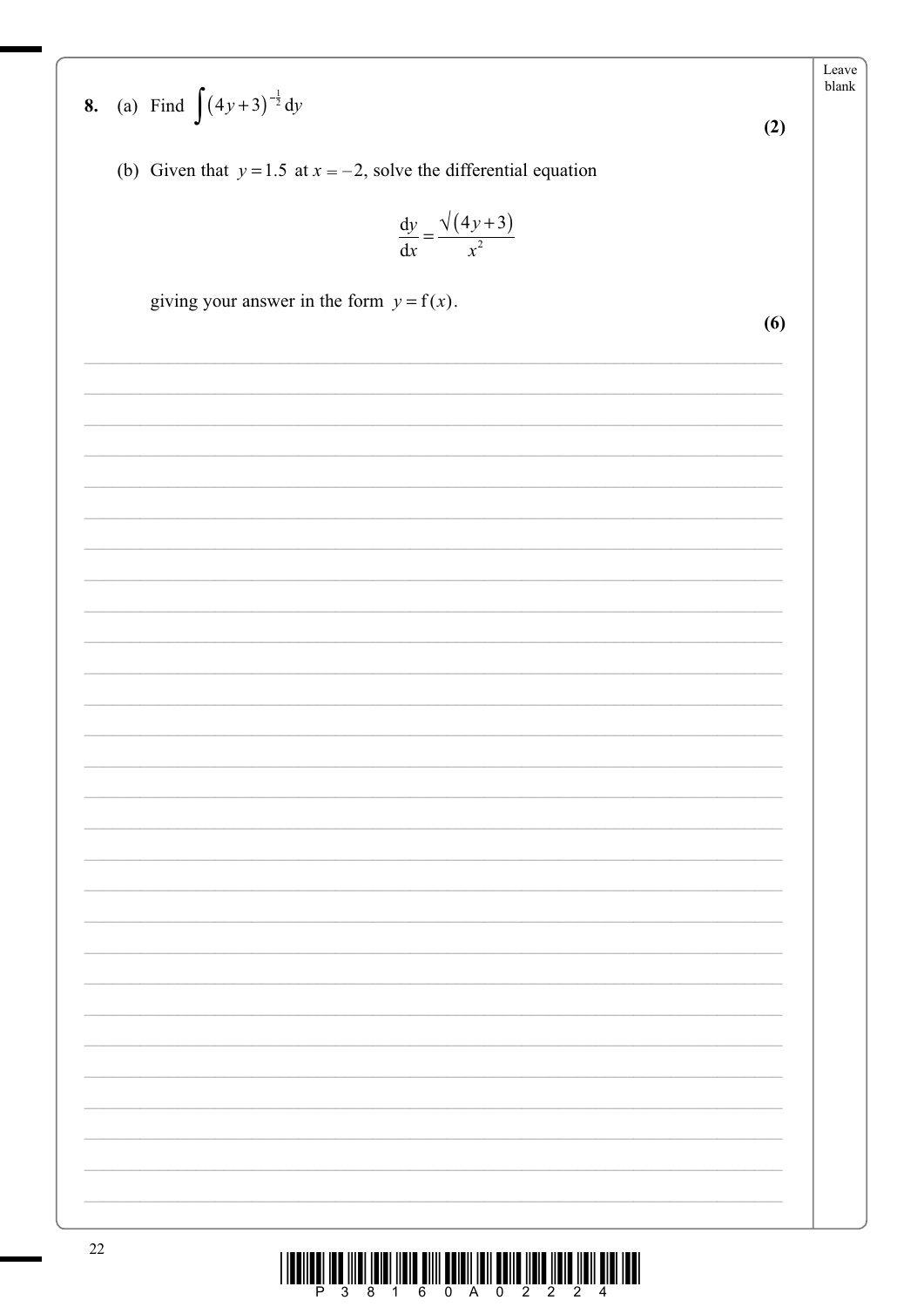| <b>Question 8 continued</b>                                                                                                                                                                                                                                                                                                                                                                                                                                   | Leave<br>$b$ lank |
|---------------------------------------------------------------------------------------------------------------------------------------------------------------------------------------------------------------------------------------------------------------------------------------------------------------------------------------------------------------------------------------------------------------------------------------------------------------|-------------------|
|                                                                                                                                                                                                                                                                                                                                                                                                                                                               |                   |
| $\begin{array}{c} \text{if} \ \text{if} \ \text{if} \ \text{if} \ \text{if} \ \text{if} \ \text{if} \ \text{if} \ \text{if} \ \text{if} \ \text{if} \ \text{if} \ \text{if} \ \text{if} \ \text{if} \ \text{if} \ \text{if} \ \text{if} \ \text{if} \ \text{if} \ \text{if} \ \text{if} \ \text{if} \ \text{if} \ \text{if} \ \text{if} \ \text{if} \ \text{if} \ \text{if} \ \text{if} \ \text{if} \ \text{if} \ \text{if} \ \text{if} \ \text{if} \ \text{$ | 23<br>Turn over   |